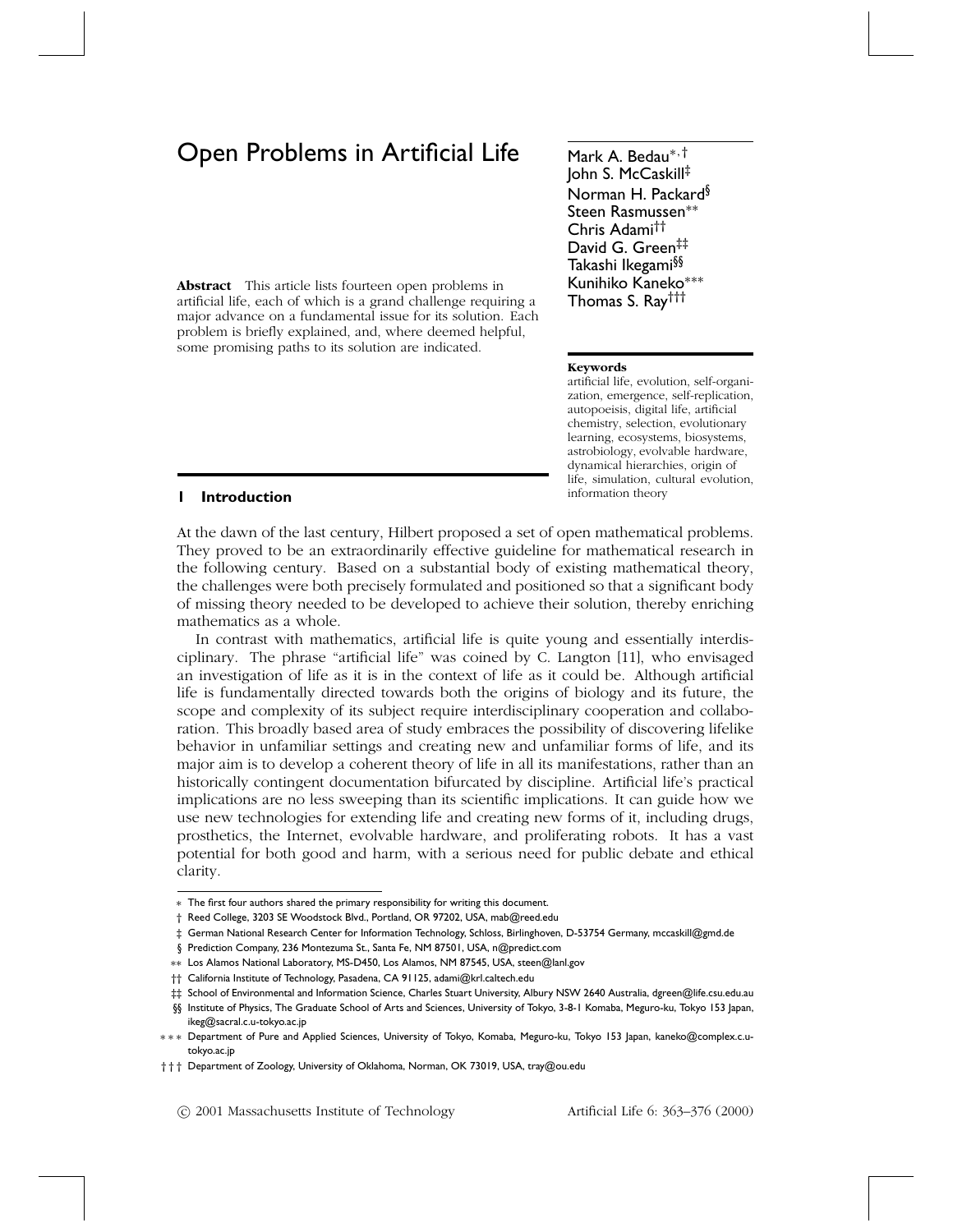Artificial life's youth and mix of disciplines, as well as its practical consequences, only increase the value of publishing a list of its key open problems. Authors at the Seventh International Conference on Artificial Life were explicitly invited to relate their research to the past and future of artificial life (see [1]), and the conference was preceded by widespread interest in formulating a set of grand challenges in artificial life. As a second generation of scientists commences work in this field, many agreed that a publicly recorded list of grand challenges could serve both to better define the core character and objectives of this interdisciplinary activity and to provide starting points for useful new contributions.

The conference organizers took on the task of achieving a coherent and precisely documented list of such challenges. The conference concluded with a round table discussion at which panelists (including all the authors of this document) presented challenges chosen from a larger list that they had collectively suggested. Further contributions followed from the floor, with participation from a large proportion of the conference delegates. Subsequently, all of this information was restructured and significantly extended by the conference organizers (in consultation with the other panelists), and that work culminated in the list presented here. While not completely democratic, we hope our list presents a sensible compromise between representing a diversity of views and constituting a coherent and structured list of challenges.

Artificial life is foremost a scientific rather than an engineering endeavor. Given how ignorant we still are about the emergence and evolution of living systems, artificial life should emphasize understanding first and applications second, so the challenges we list below focus on the former. Although no monetary incentive is provided, the authors believe that the community will vigorously contest the challenges and that their solutions will bring rich rewards in terms of both recognition for those who solve them and scientific accomplishment across the fields within artificial life. As with Hilbert's problems, formulating a clear and fruitful challenge provides direction for, rather than replacing, shorter-term (e.g. five year) research goals, so the challenges reported here are unabashedly long term. However, the potential exists for some significant progress on at least the first ten in the next decade.

#### **2 A List of Open Problems**

The following is a structured list of key open problems in artificial life. Some goals involve practical synthesis; others involve theoretical analysis. The aim is not necessarily to make each problem wholly independent of the others; some problems overlap or complement others, which may help to triangulate the deeper issues.

The challenges are classified under three broad issues: the transition to life, the evolutionary potential of life, and the relation between life and mind and culture. The challenges falling under the third issue are necessarily more speculative and openended, so this whole list may best be viewed as ten challenges plus four areas of investigation. Moreover, some of the questions about mind and culture interweave scientific and nonscientific issues. Those issues are still important, though, not least because addressing them is probably the best way to clarify what in this area can be known scientifically.

- A. How does life arise from the nonliving?
	- 1. Generate a molecular proto-organism in vitro.
	- 2. Achieve the transition to life in an artificial chemistry in silico.
	- 3. Determine whether fundamentally novel living organizations can exist.
	- 4. Simulate a unicellular organism over its entire lifecycle.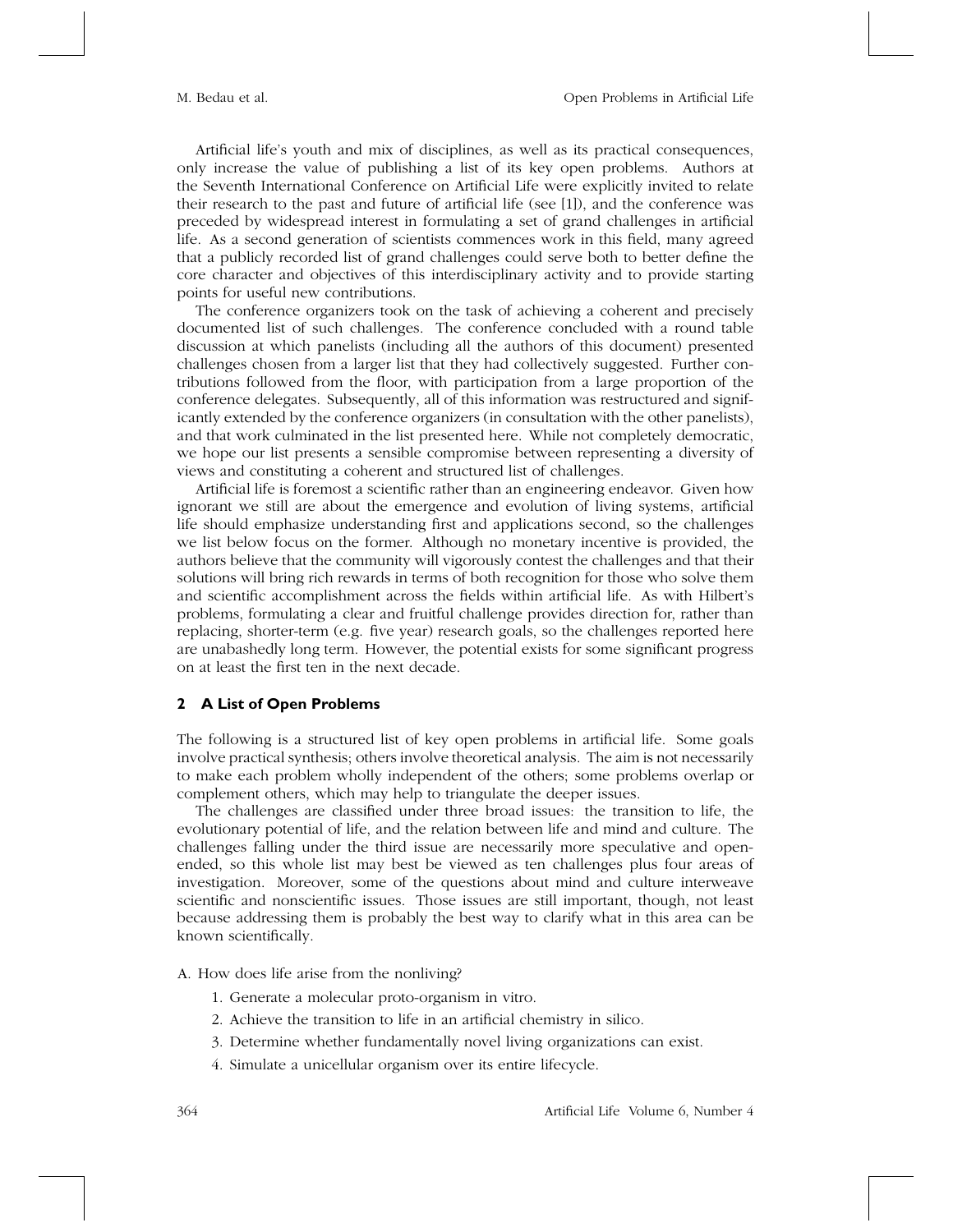- 5. Explain how rules and symbols are generated from physical dynamics in living systems.
- B. What are the potentials and limits of living systems?
	- 6. Determine what is inevitable in the open-ended evolution of life.
	- 7. Determine minimal conditions for evolutionary transitions from specific to generic response systems.
	- 8. Create a formal framework for synthesizing dynamical hierarchies at all scales.
	- 9. Determine the predictability of evolutionary consequences of manipulating organisms and ecosystems.
	- 10. Develop a theory of information processing, information flow, and information generation for evolving systems.
- C. How is life related to mind, machines, and culture?
	- 11. Demonstrate the emergence of intelligence and mind in an artificial living system.
	- 12. Evaluate the influence of machines on the next major evolutionary transition of life.
	- 13. Provide a quantitative model of the interplay between cultural and biological evolution.
	- 14. Establish ethical principles for artificial life.

This list of challenges could be extended, of course. Some fundamental questions are missing, the most notable being the nature of life itself. This question is presupposed by a number of the problems listed, however, and answering any problem will necessarily involve resolving anything it presupposes. Stating each challenge precisely enough that progress toward its solution can be unambiguously measured is often beyond our grasp. However, where ambiguity remains, the discussion and evaluation of potential solutions can significantly clarify the challenge and contribute toward its eventual solution, in part by identifying and solving precise subproblems of those challenges. The authors are also aware that this list under-represents some areas in which artificial life plays a significant role, such as robotics, games, and art. In addition to promoting work on the issues listed here, the authors seek to prompt others to identify and publicize additional fundamental challenges. Discussion about whether to add new challenges to the list will itself facilitate progress throughout the field and we purposefully avoid the bias that would be introduced by citing what we think is the most important work on each topic.

#### **3 Explanation of the Challenges**

The aim of this section is to describe the challenges as precisely as possible and to provide one or two starting points in existing research for those seeking their solution. Existing research is mentioned only to clarify the context of a challenge; an exhaustive review of prior work is well beyond the scope of this paper.

#### **3.1 Generate a Molecular Proto-organism in Vitro**

One of artificial life key goals is constructing a life form in the laboratory from scratch, and the first targets in this quest should be the simplest possible forms of life. Molecular life is understood as a self-reproducing organizational form constructing itself in a simple environment and capable of evolution. The environment may be defined either by natural geochemistry or artificially, but should involve only simple forms of energy and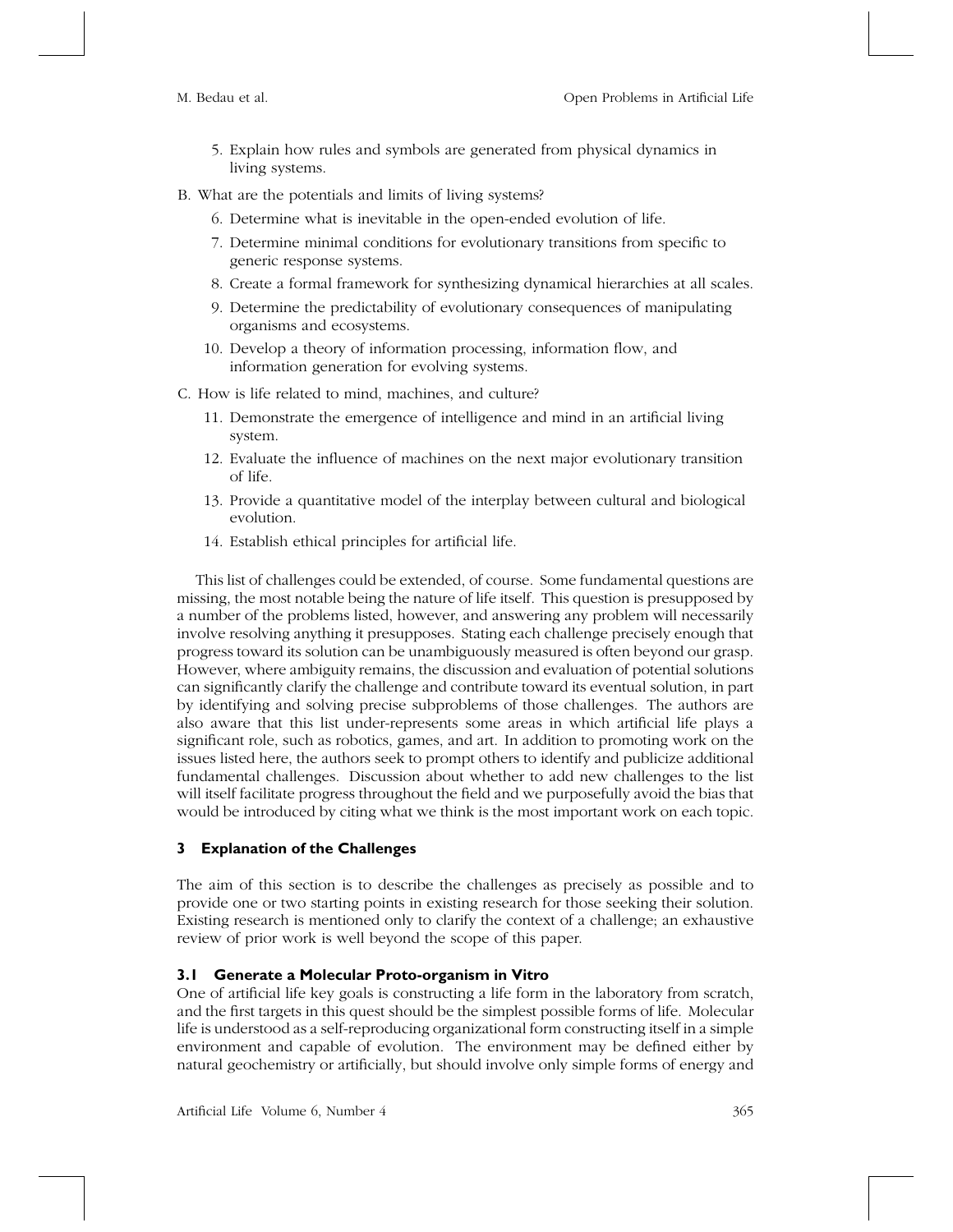material, so that the goal is to create an encapsulated biochemical system that can derive energy from simple chemicals or light (a simple form of metabolism, e.g. by redox coupling) and use information carried in primitive genes. This proto-organism, which may be held together by a lipid aggregate, should be able to self-replicate, use energy and nutrients from its environment, undergo evolutionary changes over time, and die.

Artificial life research has succeeded in creating both self-replicating (templating) molecules that show limited evolution, and self-replicating compartments (micelles, lipid aggregates). However, combining these in an autonomous, evolvable, self-replicating autopoietic system remains a challenge. Complementing this bottom-up approach, a top-down approach based on the success of genomic research may point the way to a solution while not constituting one. Genomics researchers are whittling down the simplest contemporary cells (e.g., mycoplasmas) to reduce the genetic complexity to a point where synthesis might be possible.

# **3.2 Demonstrate an Artificial Chemistry in Which the Transition to Life Occurs in Silico**

Few questions concerning living systems are as fundamental as the spontaneous generation of life, and a constructive context in which to explore this issue is artificial chemistry. Artificial chemistries are computer-based model systems composed of objects (abstractions of molecules), which are generated by collision between existing objects according to a predefined interaction law. The collisions may be purely random or allow the buildup of spatial correlations, as in diffusion systems. Bimolecular chemistry is assumed to be sufficient to display the transition to life, but this may involve complex structures. The chemistry may be stochastic rather than deterministic, but should be constructive rather than descriptive; that is, an interaction law should predict (like an algorithm) the product molecules for colliding objects of arbitrary complexity. Furthermore, the chemical interaction law should be simple compared with the collective solutions to the problem. Further restriction on reversible chemistries and those satisfying conservation laws (like mass and energy) might make the problem harder but more interesting. Although judging the success of solutions to this challenge requires a clear definition of life, the debate about success in this problem should contribute to our understanding of life. As a starting point, we may use the definition outlined in the first challenge.

Artificial chemistries have been investigated by many authors in spaces of various dimensionalities, with deterministic and probabilistic interaction laws. Molecules have been abstracted using cellular automata, secondary structure folding algorithms, finite state automata, Turing machines, von Neumann machines, and the lambda calculus. Note that the challenge requires a self-organized collection of separate artificial molecules to stably reconstruct, replicate, and evolve (as in the physical case of challenge 1). The spontaneous generation of self-replicating and evolving programs in computer memory seeded with random machine language instructions would fall short of this goal unless the internal organization of these "organisms" and the boundaries separating them from their environment arise and are sustained through the activities of lower-level primitives.

### **3.3 Determine Whether Fundamentally Novel Living Organizations Can Exist**

Artificial life calls special attention to the question of whether there can be forms of life that are fundamentally different from the familiar biological instances. For example, life as we know it encodes information needed to re-create structures that cannot be copied directly (such as proteins) in combinatorial structures that can be copied generically (genes). Such genetic organization may be based on information encoded in various physical degrees of freedom (not necessarily just molecular). This challenge involves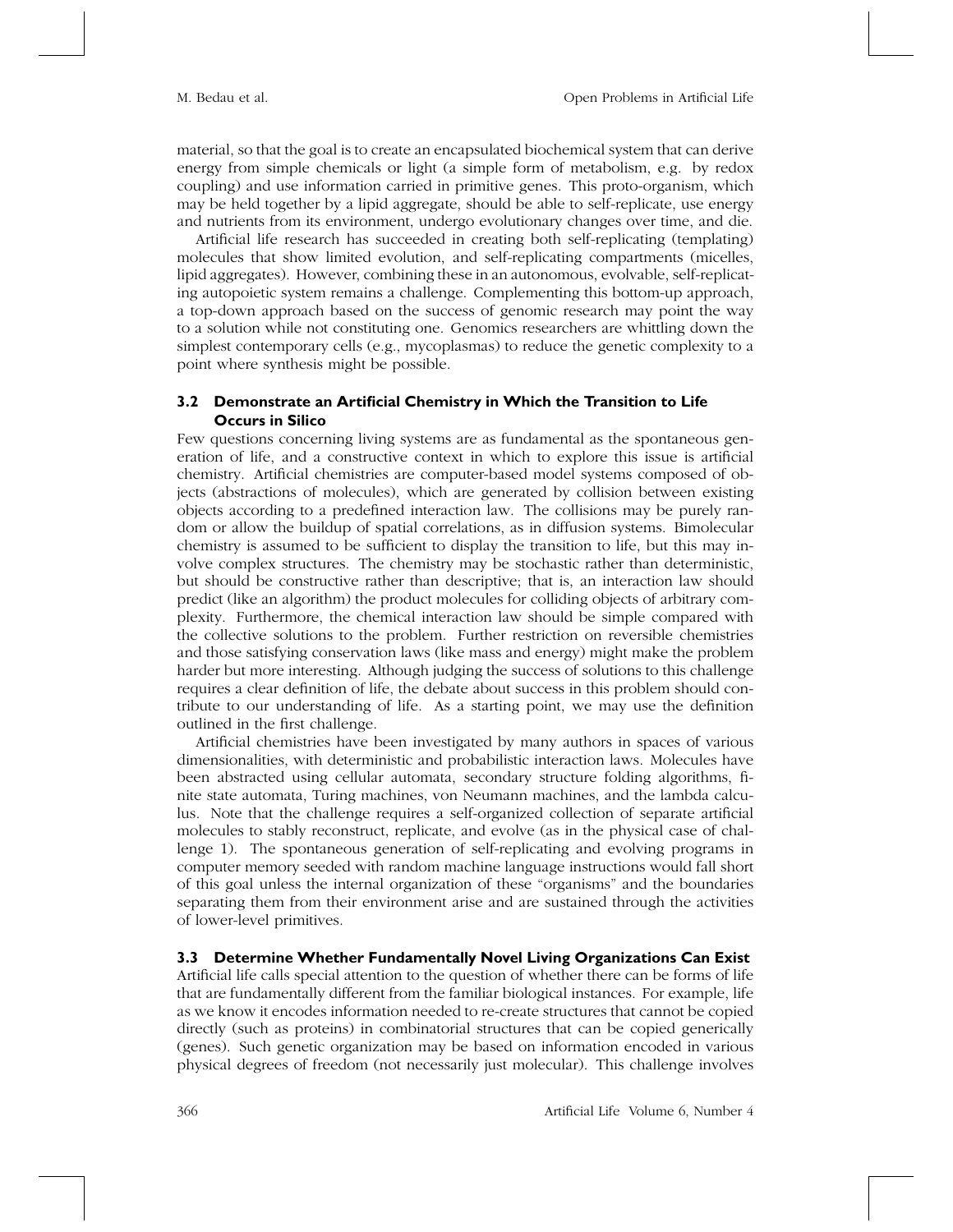either proving that such organization is necessary for life or producing a fundamentally different living organization either in wet carbon chemistry or in a different medium. As above, the debate about what is "fundamentally different" will help to clarify our definition and understanding of life. Two categories of solution involve novel genetic organizations and non-genetic organizations. Achieving this challenge will be a big step toward discerning the boundaries of life as it could be.

The central dogma of molecular biology and an essentially universal genetic code are examples of strongly conserved organizational themes of living organisms. As an example, Eigen [7] gave a strong argument that autocatalytic sets without genetic underpinning have a problem in principle with evolvability. No proof of this conclusion has been given, but examples to date of autocatalytic sets without replicable elements have failed to exhibit convincing evolution. This may serve as one starting point for those interested in this challenge. Other examples of "fundamentally different" organizations include those without spatially localized individuals, hierarchical organization, genotype-phenotype distinction, or, indeed, any symbolic representation scheme. Macroscopic self-reproducing machines (robots), perhaps living in colonies and exploiting local resources to maintain themselves and grow, might give rise to a significantly different set of organizational possibilities and constraints. The question is also relevant to the recently renewed quest for life in the universe (e.g. at the NASA Astrobiology Institute), since different organizational schemes may further expand the range of possible habitats for life. Additional suggestions for addressing this challenge might be found at the borderline of what we understand as life on our planet, such as evolving populations of clay crystallites [4] and (although this is more controversial at present) the so-called "nanobes" (nano-scale organisms) recently found in Triassic and Jurassic sandstones [18].

#### **3.4 Simulate a Unicellular Organism over Its Entire Life Cycle**

In contrast with the first two challenges, this one involves simulating an existing biological organism on the computer, and the goal is for all of the organism's essential dynamics to emerge from a bottom-up simulation. The artificial organism should exhibit virtually its complete spectrum of behavior, including its ability to evolve. Of course, this behavior will be somewhat unrealistic, because our ability to model complex physical systems is only approximate. Nevertheless, since biological organization is statistical, it is conceivable that the dynamics of a cell can be integrated to produce identical macroscopic behavior under a wide range of stimuli and environmental conditions.

The existence of a complete genome for simple organisms (such as mycoplasmas) definitely takes us one step towards meeting this challenge. The integration of the simulation of many thousands of proteins, and genetic as well as regulatory networks, at the level of deterministic kinetics would already provide important novel quantitative understanding of cell cycle dynamics. However, for moderate completeness, simulating the folding of all biopolymers and their reactions and supramolecular interactions is still a formidable challenge, since current successes in folding are statistical rather than *ab initio*, and vast progress in integrating molecular dynamics on time scales of minutes to hours is needed. Even compared with large current simulations, we would need a factor of at least  $10^3$  in volume and  $10^{12}$  in time to attain a bottom-up simulation on the time scale of replication. Now  $10^{15} \approx 2^{50}$ , so that if computer performance continues to improve as in recent years, the simple molecular dynamics version of this goal should be achievable this century. Better algorithms and understanding may well accelerate progress, but those tackling the challenge may also have to deal with the prediction of fluctuation-dependent chemical reactivity, which may require still more computational effort. On the other hand, combinations of (for example) reaction kinetics, molecular dynamics simulations, and lattice gas simulations would be more powerful than any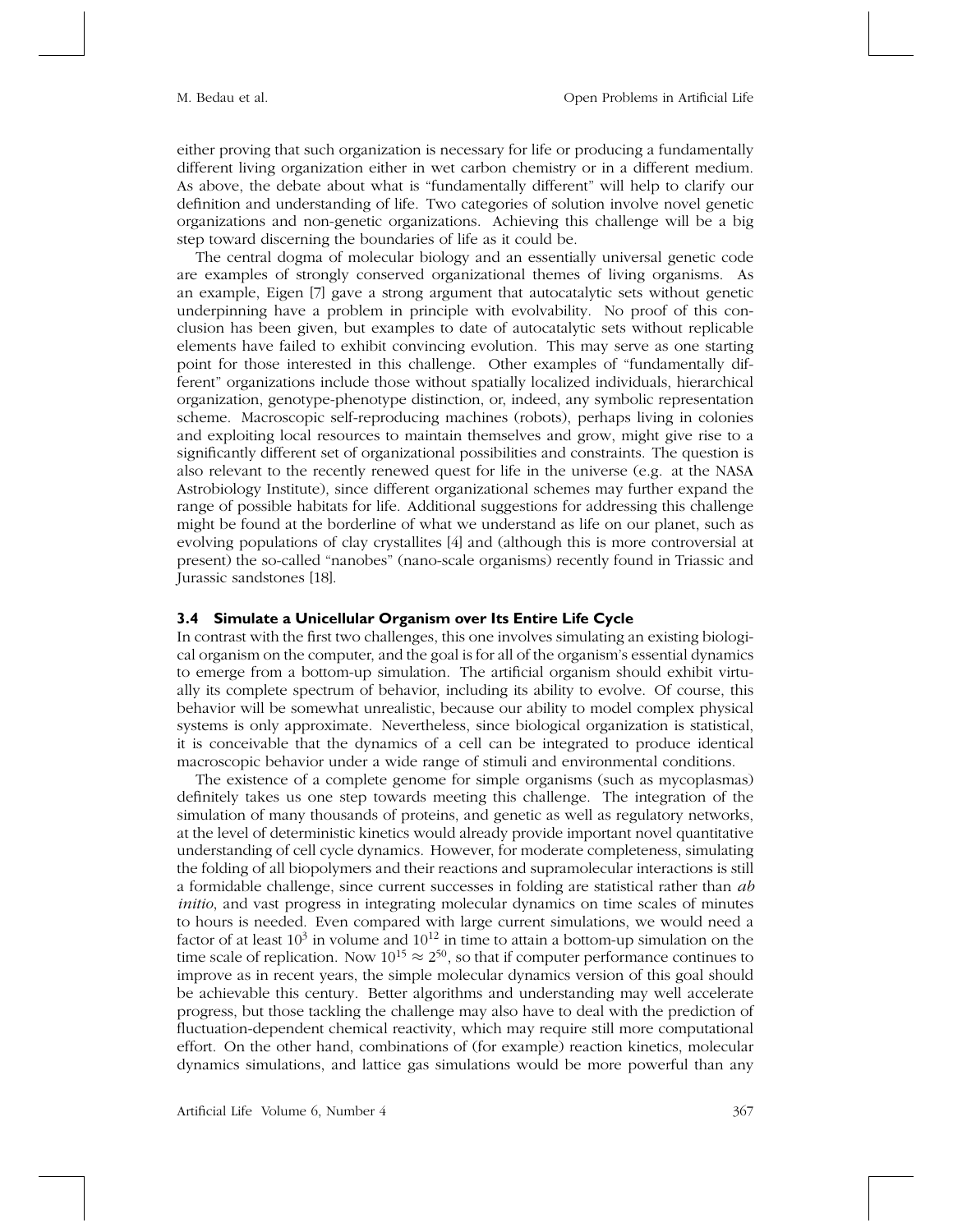single simulation approach. Whether the number of configurational variants that need to be sampled in the course of such a simulation will be feasible for capturing essential evolutionary behavior is an open question involving both technical progress (in hardware and software) and scientific progress (in understanding the essential features of macromolecular dynamics for cells).

# **3.5 Explain How Rules and Symbols are Generated from Physical Dynamics in Living Systems**

In contrast with popular theories of evolution, in which evolution is defined with respect to given symbolic genes and rules such as for replication or recombination, a proper theory of evolving life must allow evolution to create new symbolic descriptions and rules to manipulate them. In general, these entities are formed by an underlying physical dynamics, and then evolution sharpens and reinforces this symbolic level. How can such systems be modeled effectively where no state transition rules at the new symbolic level are specified in advance, in contrast with current modeling practice. One may try to mitigate this drawback by successively imposing additional constraints, but the challenge is to allow these dynamical constraints to emerge from the underlying dynamical system. This appears essential for modeling spontaneity or autonomy in life. In fact, there are two issues here: how physics can give rise to dynamical systems that can operate on the symbolic level, and how and why physical systems that are alive tend to expand and refine their symbolic platform. The first part of the challenge is to provide a theory explaining how dynamical systems can generate phenomena best understood as novel symbolic and rule-based behavior, that is, creating novel properties independent of detailed fluctuations in configuration. The second part is to specify under what conditions a natural discrete classification of dynamical states is recognized and reinforced by a dynamical system itself to structure its future evolution.

About 30 years ago, Howard Pattee [15, 16] reduced higher rules to non-holonomic constraints in physical systems, but the challenge here is to account for the evolution of these dynamical constraints. Starting with rules at a low level of description, one needs to study the formation of a rule at a higher level. Symbolic states, on which the rules act, must be formed as relatively stable states, like attractors in the underlying dynamical system, but also have inner degrees of freedom allowing them to undergo a transition only when certain other (symbolically characterizable) dynamical conditions are met. A rule that drives other states must be formed as an approximate structure in the system and it appears appropriate to consider the formation of rules and symbols together from a continuous description. The standard dynamical systems approach, albeit seemingly more suitable for this challenge than an automaton approach, may not suffice to fully resolve the issue of rule creation. Mathematicians recognize the difference between (a) dynamical relations between objects and (b) structure that reflects rules for this dynamics (as in modern algebra, category theory for instance), but a novel mathematical formulation will be necessary to show how one gives rise to the other. One promising direction may be provided by function dynamics, where the dynamics of functions rather than states is studied.

Genetic models of evolution start with a discrete state space in the form of heteropolymers of defined sequence, but in which the transmission of information (reading the symbols) is probabilistic. The quasispecies theory of Eigen [7] already demonstrates how information can then be generated from physical dynamics, selection being achievable through differences in rate coefficients for the production and destruction of such polymers. Chemical kinetics also provides a convincing theory to explain the relatively discrete logic of gene expression for example based on allosteric effects, following the tradition of Monod [14]. The new field of DNA computing has already made it clear that symbol-based rules grounded in the physics of DNA can be advanced to complete uni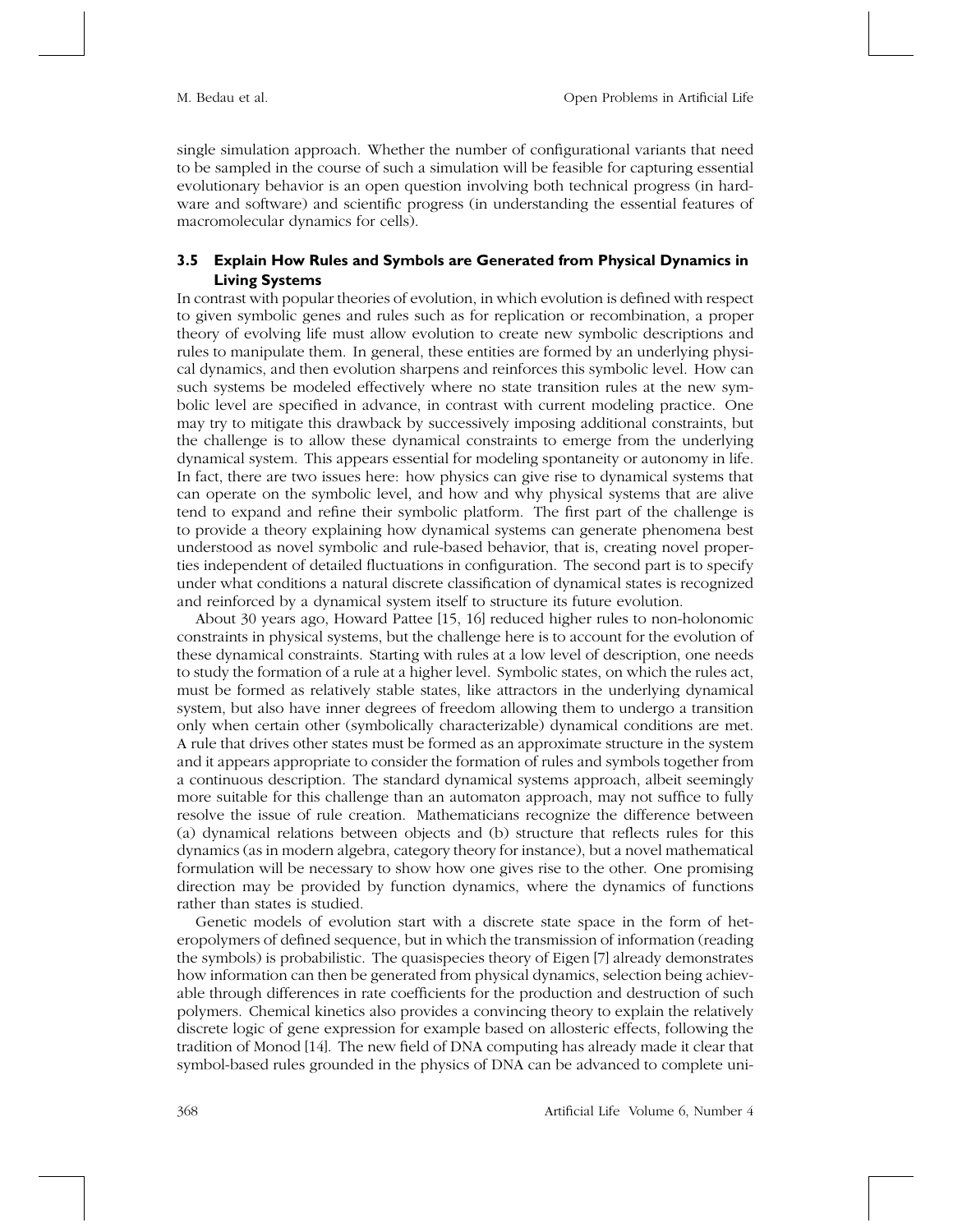versal computation. However, there is currently no clear indication for the conditions under which a discrete symbolic formulation is conducive to inheritance and survival in an evolving system, and a successful response to this challenge would provide an explanation for the apparent tendency towards symbolic knowledge in biology.

#### **3.6 Determine What Is Inevitable in the Open-Ended Evolution of Life**

This challenge concerns the contingency of life. In different historical unfoldings of the evolutionary process and in evolution in other media, two related questions arise: (a) What are the features common to all evolutionary processes, or to broad classes of evolutionary processes? (b) Do different evolutionary processes contain fundamentally different evolutionary potential? Resolution of the first question will be analogous to results in dynamical systems theory on genericity and structural stability, and to results in statistical mechanics regarding universality, that is, independence of macroscopic phenomena with respect to microscopic detail.

If the organization of living organisms is their major distinguishing feature within an evolutionary process, and the selection of living organisms is primarily dictated by their interactions with other organisms, then there is some reason to expect that the major features of biology are independent of the underlying physical media supporting life. Digital processing in computers appears to be a very different medium from molecular biology, yet digital organisms based on genetic and cellular principles have been constructed in controlled operating system environments. In digital media one has considerable scope to vary the type of "physics" underlying the evolutionary process, and so it is straightforward to investigate the question of environmental and rule contingency. A key challenge is whether digital systems based on symbolic logic harbor the same potential for evolutionary innovation as physical systems. A preliminary challenge is to unlock the full potential of evolution in digital media. Many believe that digital life today falls far short in this regard, and this issue is starting to be approached quantitatively. Finally, the question of "what would remain the same if the tape of life were replayed" [9] in its narrowest form refers to an identical geophysico-chemical environment and concerns the reproducibility of the evolutionary process. Clearly the time series of many of the innovative discoveries of living systems are subject to extreme variation, but would the character of the ultimate organisms and ecologies be different in a second evolution of life?

The question of chemical contingency can be answered for local mechanisms by synthetic construction, as has been begun for alternative genetic molecules by varying the sugar moiety (e.g. hexose nucleic acids [8]). Physical contingency is being approached by using very different building blocks, such as plastic disks at interfaces, and evolvable hardware of varying kinds—that is, by shifting to a different physical domain rather than changing any physical laws. Lenski's work with replicate lines of *E. coli* that are forced to adapt to a change in carbon source illustrate how historical contingency in biological evolution can be addressed experimentally today [17]. Historical contingency in a broader context or over a longer time scale must be answered by simulation, which of course is more tractable for digital life. A significant answer to this question appears achievable by combining these approaches but requires a major effort.

# **3.7 Determine Minimal Conditions for Evolutionary Transitions from Specific to Generic Response Systems**

This challenge concerns the interplay between evolution and learning prior to mind (i.e., between heriditary and acquired information) in the evolutionary formation of response systems. In particular, this challenge distinguishes between specific, specialpurpose response systems that embody a narrow range of organismic functionality, and generic response systems that embody a broad range of organismic functionality.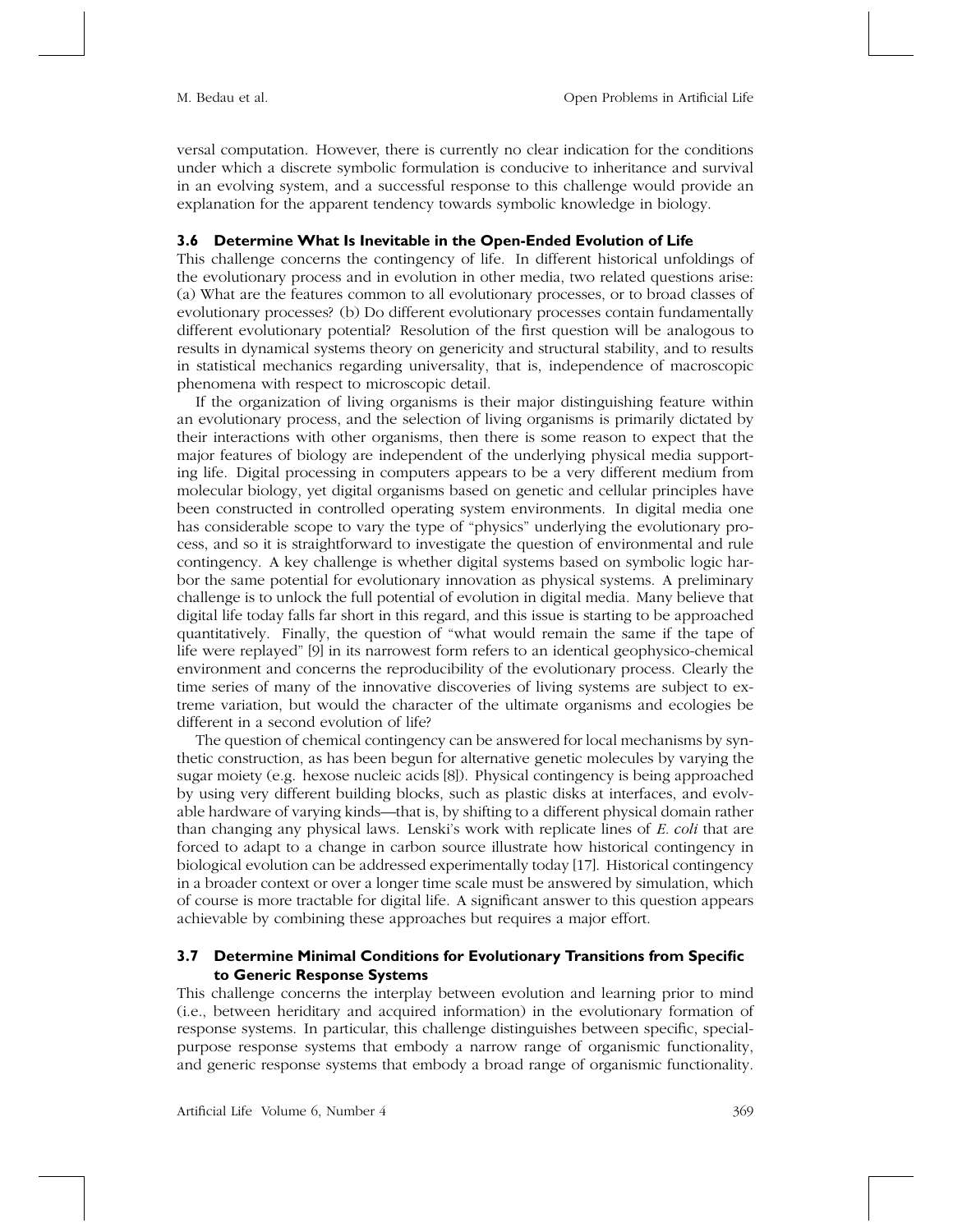The challenge is to understand how relatively general systems within an individual for sensing and responding to environmental change can arise in the course of evolution.

One example is the development of motile response of an organism to environmental stimuli. A particular example is irritability, which has long been considered a defining property of life. Even single-celled modern organisms show a remarkable ability to sense and respond to their environment. The presence of predators is an obvious example of a major short-term fluctuation in the environment affecting survival that motivates a motile response; another is competition for resources, such as light for a growing leaf affected by the growth of other leaves or plants. The variable geometric relationships in such interactions require a generic response such as directional avoidance. Another example is the development of mechanisms for defense against molecular invasion. For complex multicellular organisms, antibody variability within an immune system provides a near-universal encoding scheme for responding to molecular invasion. Simpler organisms have restriction enzymes that recognize foreign DNA, and metabolic activity is modulated by a system for regulating gene expression in response to resource variations. In this sense, the proteins coded by DNA also provide fairly complete coverage (extended by small cofactors) of the chemical world of catalytic reactions. A final example is the evolution of high-order nervous systems and brains. At the level of cultural evolution, the eye and brain have attained an extraordinarily generic representation scheme enabling the copying of the behavior of other organisms.

One starting point for a solution is to investigate the evolution of artificial life models with short-term fluctuations in survival. There would appear to be a minimum complexity of environmental variation to warrant a generic response system. If other organisms are the major source of such variation, how does the evolution of such generic response mechanisms interact with ecology and population diversity? An indication that such effects are important in evolution theory is given by recent attention to the Baldwin effect [2], highlighting one subtle relationship between acquired characteristics and evolutionary optimization. Although such questions are central to evolutionary biology, they are difficult to address theoretically in biology without resorting to the artificial life context, where greater flexibility in experimental design and increased measurement precision are readily available. Phrased in terms of information flow, this challenge also has bearing on challenge 10 below. Furthermore, it provides a precursor at the molecular level to the more complex issues of challenge 11.

# **3.8 Create a Formal Framework for Synthesizing Dynamical Hierarchies at All Scales**

In biological systems hierarchies with multiple functionalities at different scales can be found everywhere. Clearly we have the fundamental coarse-grained hierarchy that may be expressed as: ecosystems (including social systems), organisms, organs, tissues, cells, organelles, molecules, atoms, which have many refinements and substructures. Obviously, the properties associated with each level are generated by the collective dynamics of the elements in these dynamical hierarchies. One problem here is to create a formal framework for consistently *describing* such hierarchical systems, with some coarse-graining procedure for moving between levels.

A second issue is how these complex and robust functionalities are *generated* in biological (and protobiological) systems. We know that novel functionalities in molecular systems can arise in at least two ways: by assembly and by evolution. Molecular self-assembly processes are probably most central as a mechanism for bridging nonliving and living matter, for the transition from prokaryotic to eukaryotic organisms, and perhaps for other major biological transition processes. Self-assembly and selforganization allow limited inherited information to code for complex functionalities, from enzyme catalysts to the brain. It is probably necessary to embrace assembly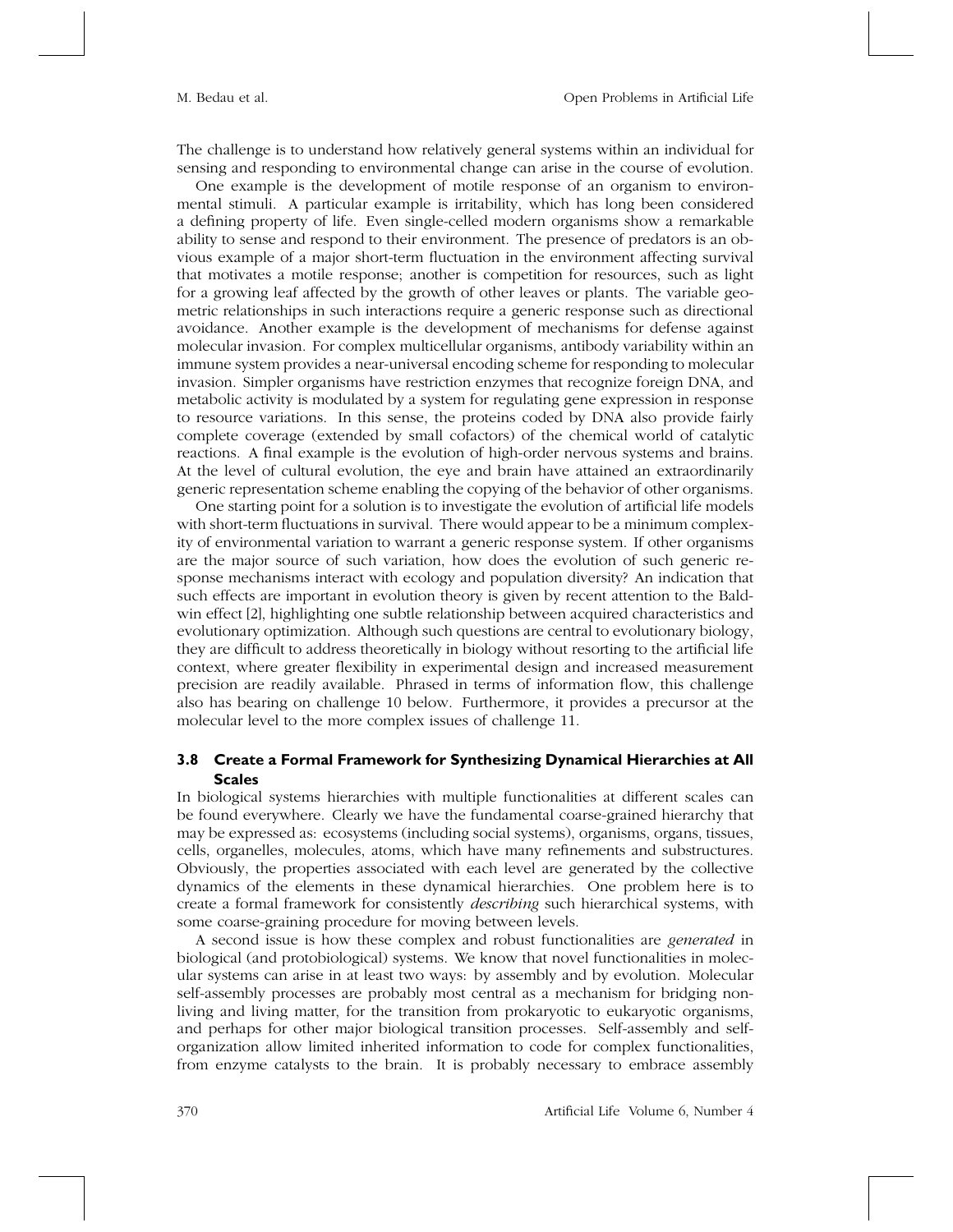and evolution as two complementary and perhaps equally important aspects of how to generate bio-complexity if one is to account for the generation and prevalence of dynamical hierarchies in living systems.

Finally, it is unclear how to *simulate* either the generation or the functioning of such multi-level systems, because their dynamics are characterized by multiple length and time scales and both computational power and a general theory are missing. This is also one of the barriers faced in solving challenge 4.

# **3.9 Determine the Predictability of Evolutionary Manipulations of Organisms and Ecosystems**

One of the most pressing practical issues facing humankind is how our activities affect our environment. But before we can evaluate these effects, we need to understand the extent to which they can be predicted. This is part of a larger issue involving the predictability of the effects of manipulating ecosystems of all sizes and kinds. The ecosystems of interest include those as different as the entire global biosphere and individual human immune systems, and ecological manipulations range from industrial pollution, climate change, and large-scale mono-crop agriculture to the introduction of genetically engineered organisms. Although such manipulations have effects on both relatively short and relatively long time scales, the present challenge focuses specifically on evolutionary consequences.

Organisms can be externally directed by manipulations of their environment to perform external tasks (e.g. from catalyzing specific chemical reactions to running artificial mazes) and transgenically manipulated to function differently by expressing different genes, but the evolutionary consequences and limits of such manipulations are not clear. How far can one rationally redesign or rapidly select organisms to fulfill multiple novel criteria without disturbing the viability of the organisms' organization and defense systems? Is there a tradeoff between utility and viability, or between size of modification and duration of organism utilization? These questions become even more of a challenge when it comes to manipulating ecosystems. The importance of assessing the potential costs and benefits of these manipulations (see the final challenge, Section 3.14) is underscored by the fact that these manipulations are already becoming common in restricted contexts.

With increasing understanding of the genetic control of development, it will be possible to create novel multicellular organisms through sequential genetic reprogramming. Do we need long-term evolutionary optimization to support or perfect such major changes to organisms? Widespread application of such manipulations could also rapidly increase biodiversity without creating the variation in the gene pool necessary for longer-term evolution. Speciation and extinction are ubiquitous features of evolutionary history, but the long-term implications of frequent artificial speciation for biodiversity and sustainability are unknown. Addressing this challenge requires combining an understanding of evolution theory with theoretical experimentation in artificial life models that constructively address hypothetical changes to organisms and ecosystems. Progress on this challenge should have an impact on guidelines for intervening in biological and technological contexts with evolutionary implications.

# **3.10 Develop a Theory of Information Processing, Information Flow, and Information Generation for Evolving Systems**

Information plays three distinct roles in evolving systems: transmission, processing, and generation. The challenge refers to all three, and they are listed here in order of the degree to which we presently understand them, and hence inversely with respect to the challenge they represent.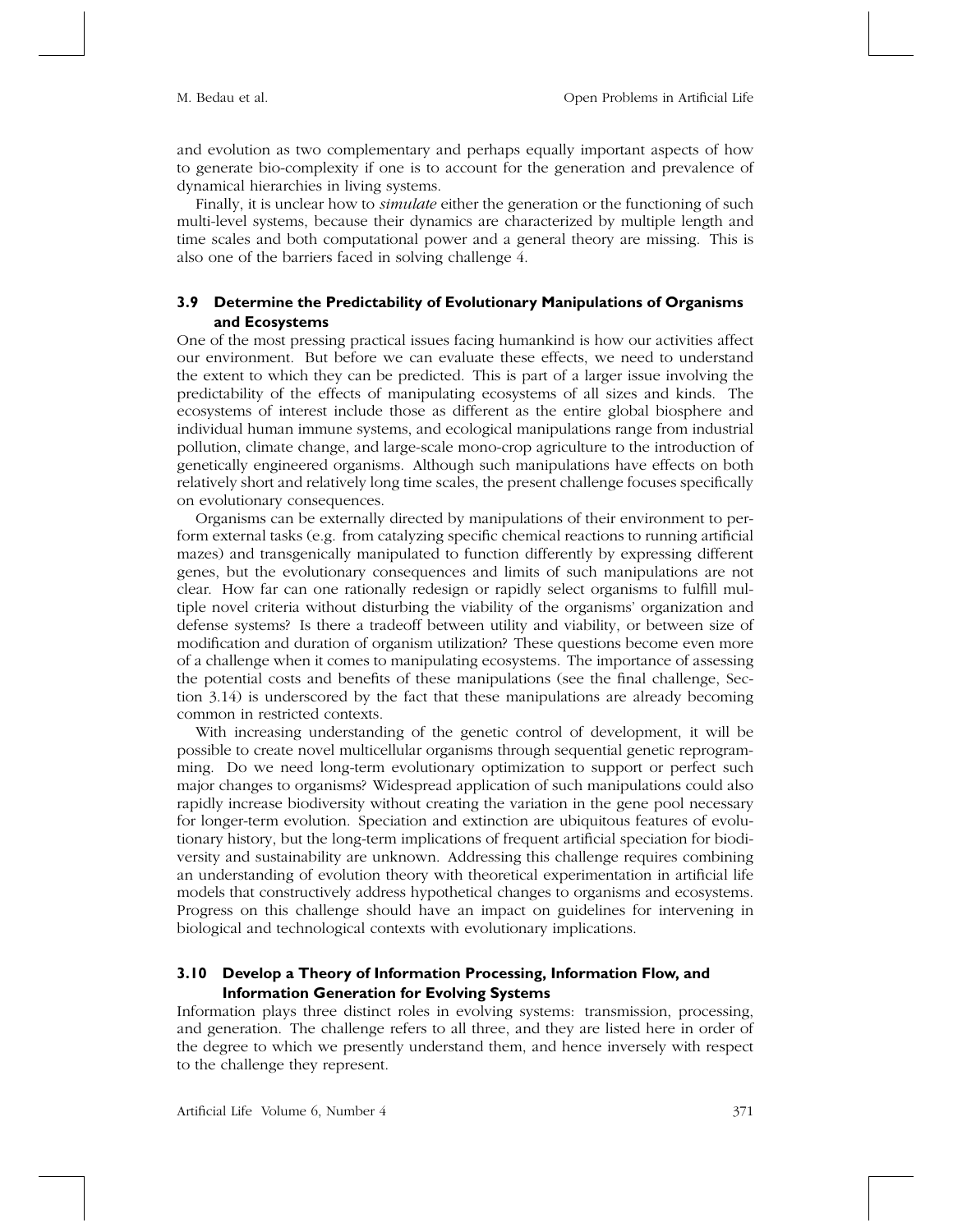Firstly, there appear to be two complementary kinds of information *transmission* in living systems. One is the conservative hereditary transmission of information through evolutionary time. The other is transmission of information specified in a system's physical environment to components of the system, possibly mediated by the components themselves, with the concomitant possibility of a combination of information processing and transmission. The latter is clearly also linked with the generation of information (to be discussed last). Clarifying the range of possibilities for information transmission, and determining which of those possibilities the biosphere exploits, is a fundamental enquiry of artificial life.

Secondly, the challenge is to unify evolution with information *processing*. One starting point is the observation that components of evolving systems (organisms or groups of organisms) seem to solve problems as part of their existence. It is this capability that led to the creation of the genetic algorithm [10] and its many applications. More generally, theory must address what the capacity of an evolving system's information processing is, and how it changes with evolution. Are there thresholds between levels of information processing during evolution that match the levels identified in automata theory—for example, from finite state machines to universal computation? How do the algorithms employed by organisms classify in terms of their problem solving efficiency?

The third and least-understood role of information is its *generation* during evolution. As evolution takes place, evolving systems seem to become more complex; successfully quantifying complexity and its increase during evolution is one important part of understanding information generation. Another problem in this area is that of understanding how complexity in an evolving system's environment can affect the complexity of the organisms that are evolving within the environment. Nature seems not to have evolved Lamarckian mechanisms to incorporate environmental information from one generation's experience directly into the genome of the next generation, but the characteristics of an environment must inevitably be reflected indirectly in the organisms that evolve within it (a transmission of information from environment to genome). Finally, the environment itself is made up of a physical, nonliving component plus all the living components themselves. The theory envisioned must address the resultant compounding of the informational context continually being built and expanded by the evolutionary process.

# **3.11 Demonstrate the Emergence of Intelligence and Mind in an Artificial Living System**

It is natural to wonder about the relationship between life and mind. They appear coextensive in nature, and the distribution of different kinds of mental capacities (sensitivity to the environment, internal information processing, etc.) across life forms seems roughly to reflect the sophistication of those life forms. Two deep issues in this area arise for artificial life. The first is substantive: whether and, if so, how the natures of life and mind are intrinsically connected. The second is methodological: whether it is most profitable to study mind and intelligence only when embodied in living systems. Both issues motivate artificial life's existing attention to autonomous agents and embodied cognition, and they bear on artificial life's relation to its elder sister, artificial intelligence. Progress on this challenge will shed new light on many current controversies in both fields, such as the extent to which life and mind should be viewed as "computational." A constructive approach to all these concerns is to try to demonstrate the emergence of intelligence and mind in an artificial living system.

The history of artificial intelligence shows how controversial it is to settle whether a model demonstrates intelligence or mind, and addressing this controversy from within the self-referential context provided by evolving systems is one point of this challenge. To make progress, one must have a method to detect intelligence and mind when they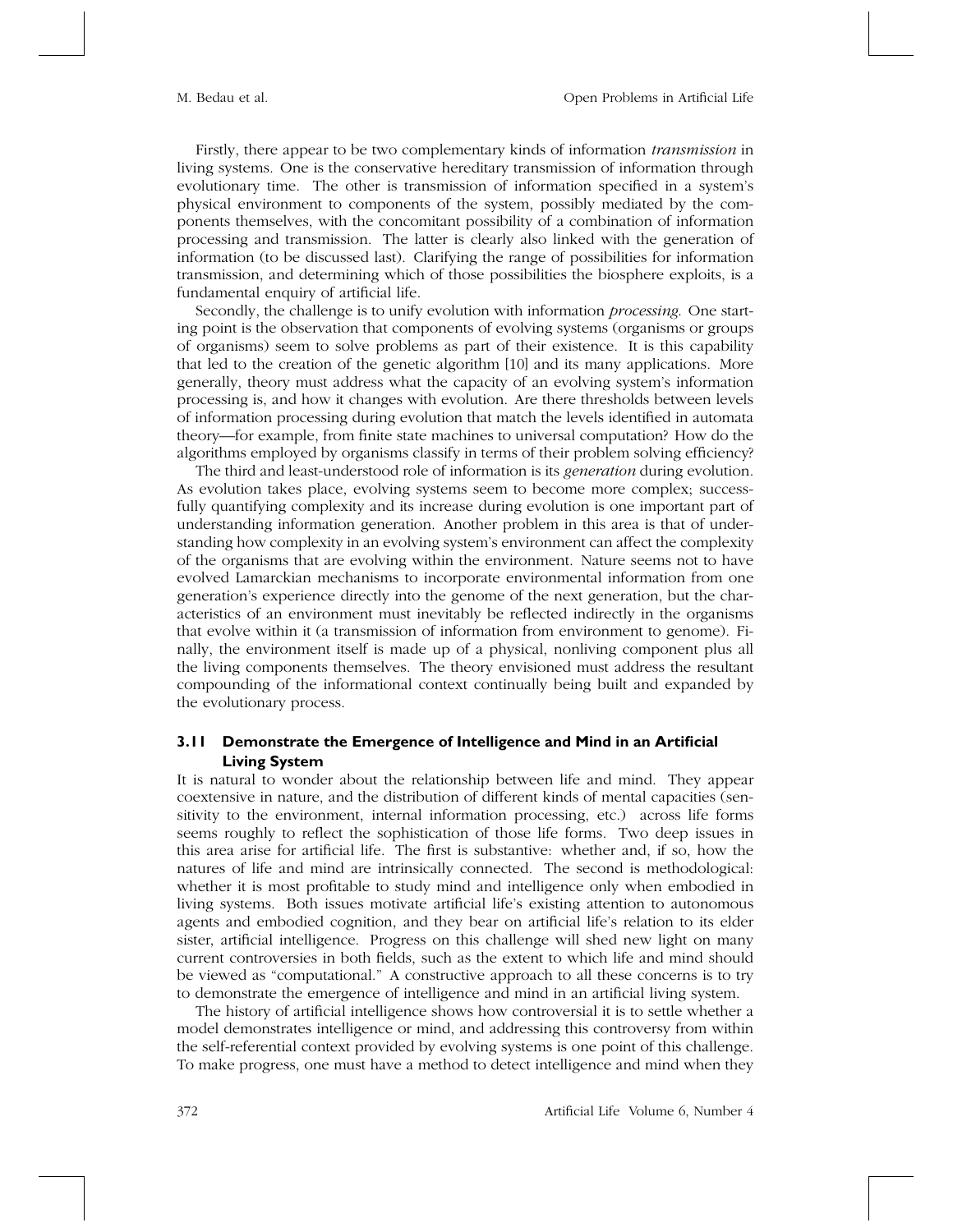are present in a system. Consciousness is the most difficult aspect of mind to detect, and initial progress is certain to be somewhere else. A more tractable aspect of mind to detect is meaning, that is, internal states that have semantic or representational significance for the entity and that influence the entity's behavior by means of their semantic content. One guide for progress in this vein is artificial life's extensive current research on the evolution of communication. The easiest aspect of mind and intelligence to detect is flexible adaptive behavior, i.e., the capacity to act appropriately in a complex dynamic environment. Maturana and Varela [12], among others, view this capacity as the hallmark of both cognition and life. This capacity obviously comes in degrees, and most existing artificial life work illustrates it to some extent. Further progress involves, among other things, clearly delineating the different degrees or stages of this capacity, and having increasingly sophisticated forms of this capacity emerge from increasingly impoverished initial conditions.

# **3.12 Evaluate the Influence of Machines on the Next Major Evolutionary Transition of Life**

Once life originated, biological evolution underwent a number of major evolutionary transitions, and presumably there are more to come. Even though the identification of "major" transitions involves some inescapable arbitrariness, probably everyone will agree that past transitions include the origin of eukaryotes, the origin of multicellular life, and the origin of language and culture. Once culture originates, it has the capacity to evolve on its own, and the past century has shown an explosion of technological culture, including notably the creation of computing machines and complex distributed informational networks connecting them. Many agree it is only a matter of time before artificial life creates machines that are alive, are intelligent, reproduce their own kind, have their own purposes, set their own goals, and evolve autonomously. These machines will be as much a part of the natural world as features in the landscape or existing forms of life, and their evolution will affect the course of existing forms of life. Think of how machines are currently ramifying the nature and rate of human communication and interconnectedness. All this suggests that machines might play an unprecedented role in the next major evolutionary transition, and the challenge here is to predict and explain this role. Machines may well be the central players in the transition, as will be the case if autonomously evolving machines get established in the natural world. Machines might also play a supporting role in the transition by providing an infrastructure that influences its rate or direction of change.

One place where one might seek clues for how to address this challenge is current theories of major evolutionary transitions [13], though there is little consensus on this subject. A second source of clues would be artificial life models that exhibit a "major" evolutionary transition, though there is no consensus whether any such model yet exists. A third source is to study humankind's increasingly symbiotic relationship with increasingly autonomous and intelligent machines. Today industrial robots are used to produce industrial robots and Internet search engines adapt and take initiative. Relevant here also are studies of self-programmable and evolvable machines and studies of the robustness of informational networks. Theories of technological evolution (see the next challenge) are a fourth possible source of clues.

# **3.13 Provide a Quantitative Understanding of the Interplay between Cultural and Biological Evolution**

Culture, in all its forms, is one of the products of human existence, and culture itself evolves. Examples of cultural evolution can be found throughout the social sciences, including the development of economic markets, the changes in technological infras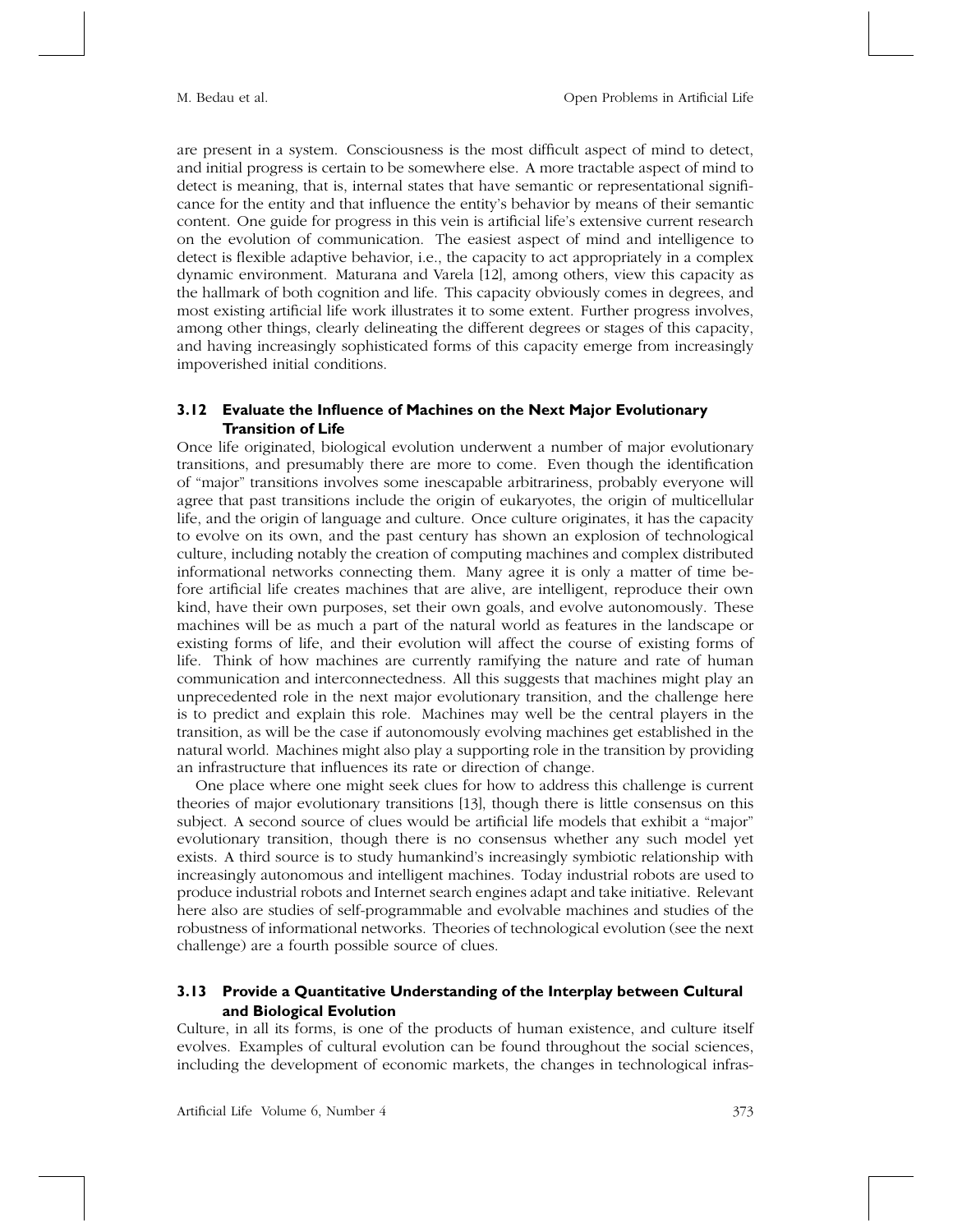tructure (see the previous challenge, Section 3.12), and growth and revolution in the community of scientific beliefs. Some treatments of cultural evolution (e.g., sociobiology and evolutionary psychology) consider how cultural traits evolve due to their effect on biological fitness. But one can also consider how cultural traits evolve in their own right, as Dawkins did when he coined the word "meme" [6]. This sort of "pure" cultural evolution is driven by mechanisms similar to those behind biological evolution, but there are important differences. Evolution happens in each case because traits exhibit variation, heritability, and differential fitness. But cultural traits are transmitted not genetically but psychologically, and their fitness concerns not biological survival and reproduction but retention in and proliferation across minds. Psychological transmission, like genetic transmission, appears to depend on the ability to reconstruct complex behavior from the copyable structures of communication. One fundamental question addressed by a quantitative model of the interplay between cultural and biological evolution concerns the similarities and differences in the behavior of biological and cultural evolution. For example, do the two kinds of evolutionary processes exhibit similar generic trends (perhaps punctuated equilibria and increasing diversification), and if so, for similar reasons? Another fundamental question concerns how biological and cultural evolution are interconnected and influence each other.

Psychological information transmission can involve speaking, writing, or non-linguistic forms of behavior. Explaining psychological information transmission in terms of standard information transmission is one preliminary step toward meeting this challenge, and subsequently relating psychological and genetic (evolutionary) information transmission (recall challenge 10) is one strategy for doing so. Existing quantitative theories of cultural evolution [3, 5] are another starting point for pursuing this topic. These theories adapt analytic population biology to the context of cultural evolution, and they include treatment of how cultural evolution and biological evolution interact. However this approach has the characteristic limitations of analytical population biology, the very limitations that drive the pursuit of synthetic bottom-up models in artificial life.

### **3.14 Establish Ethical Principles for Artificial Life**

Both the process of pursuing artificial life research and the scientific and practical products of that research process raise complicated ethical issues. These issues fall into four broad categories: (a) the sanctity of the biosphere, (b) the sanctity of human life, (c) the responsible treatment of newly generated life forms, and (d) the risks of exploitation of artificial life.

a. The autonomous proliferation and evolution of engineered biological systems, whether natural or artificial, could rapidly and irreversibly change the biosphere, and the impact of such changes is difficult to assess. This raises the question whether there is an ethical right to introduce such systems to solve immediate problems. Similar concerns also affect proliferation of artificial organisms on increasingly indispensable artificial systems such as the Internet. Existing computer viruses wreak havoc as it is, but imagine how much worse they would be if they spontaneously evolved like artificial life systems. On the positive side, artificial life is helping to develop new measures to protect our informational networks from such threats, including those modeled on the immune systems found in nature. Furthermore, the investigation of ecosystem changes in artificial environments may help to establish guidelines for current and future interference with the biosphere, be they by chemicals (e.g.  $CO<sub>2</sub>$ , drugs), genetic engineering, or artificial organisms.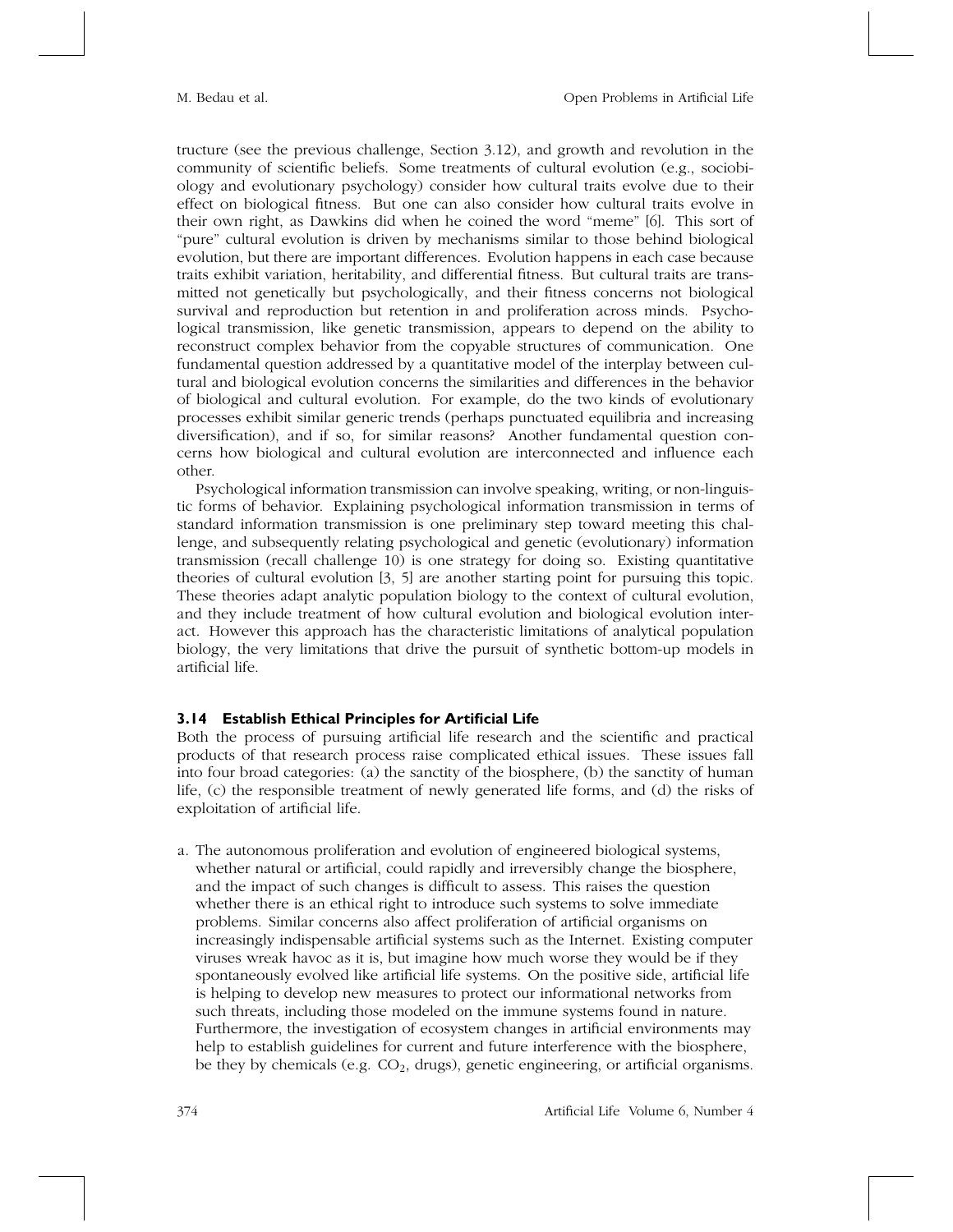- b. Much of current ethics is based on the sanctity of human life. Research in artificial life will affect our understanding of life and death and the relationship between life and mind. This, like the theory of evolution, will have major social consequences for human cultural practices such as religion. Artificial life can also provide positive insight, through long-term simulations, into necessary regulations and freedoms in dealing with our evolving species. The issue of our future increasing dependence on artificial life systems also falls under this category.
- c. It is worth noting that public protocols govern the responsible treatment of human and animal research subjects. The lack of analogous protocols in artificial life may be no serious problem today, but as we create more sophisticated living entities we will have to face the responsibility of treating them appropriately.
- d. The practical uses of the products of artificial life research will create various costs and benefits. For example, it is easy to imagine the military and commercial uses of automatic adaptive control processes. Such uses of artificial life research may create conflicts of interest for artificial life researchers, as may responsibilities toward sources that fund artificial life research.

Artificial life's ethical issues somewhat resemble those concerning animal experimentation, genetic engineering, and artificial intelligence. The extensive literature on the ethical issues raised in those three fields may provide some guidance for exploring the ethical issues in artificial life. On the other hand, creating novel forms of life and interacting with them in novel ways will place us in increasingly uncharted ethical terrain.

#### **Acknowledgments**

Thanks to the audience at Artificial Life VII for helpful suggestions and critical comments during the round table discussion out of which this paper grew. Special thanks to Inman Harvey for his participation in the conference round table and his critical and constructive comments on this paper.

#### **References**

- 1. Bedau, M. A., McCaskill, J., Packard, N., & Rasmussen, S. (Eds.) (2000). *Artificial life VII: Proceedings of the Seventh International Conference on the Simulation and Synthesis of Living Systems*. Cambridge, MA: MIT Press.
- 2. Belew, R., & Mitchell, M. (Eds.) (1996). *Adaptive individuals in evolving populations: Models and algorithms*. Redwood City, CA: Addison-Wesley.
- 3. Boyd, R., & Richardson, P. (1985). *Culture and the evolutionary process*. Chicago: University of Chicago Press.
- 4. Cairns-Smith, A. G. (1982). *Genetic takeover and the mineral origins of life*. Cambridge, UK: Cambridge University Press.
- 5. Cavalli-Sforza, L., & Feldman, M. (1981). *Cultural transmission and evolution: A quantitative approach*. Princeton: Princeton University Press.
- 6. Dawkins, R. (1976). *The selfish gene*. Oxford: Oxford University Press.
- 7. Eigen, M. (1971). Self-organization of matter and evolution of biological macromolecules. *Naturwissenschaften, 58*, 465–523.
- 8. Eschenmoser, A. (1994). Chemistry of potentially prebiological natural products. *Origins of Life and Evolution of the Biosphere, 24*, 389–423.
- 9. Gould, S. J. (1989). *Wonderful life: The Burgess Shale and the nature of history*. New York: Norton.